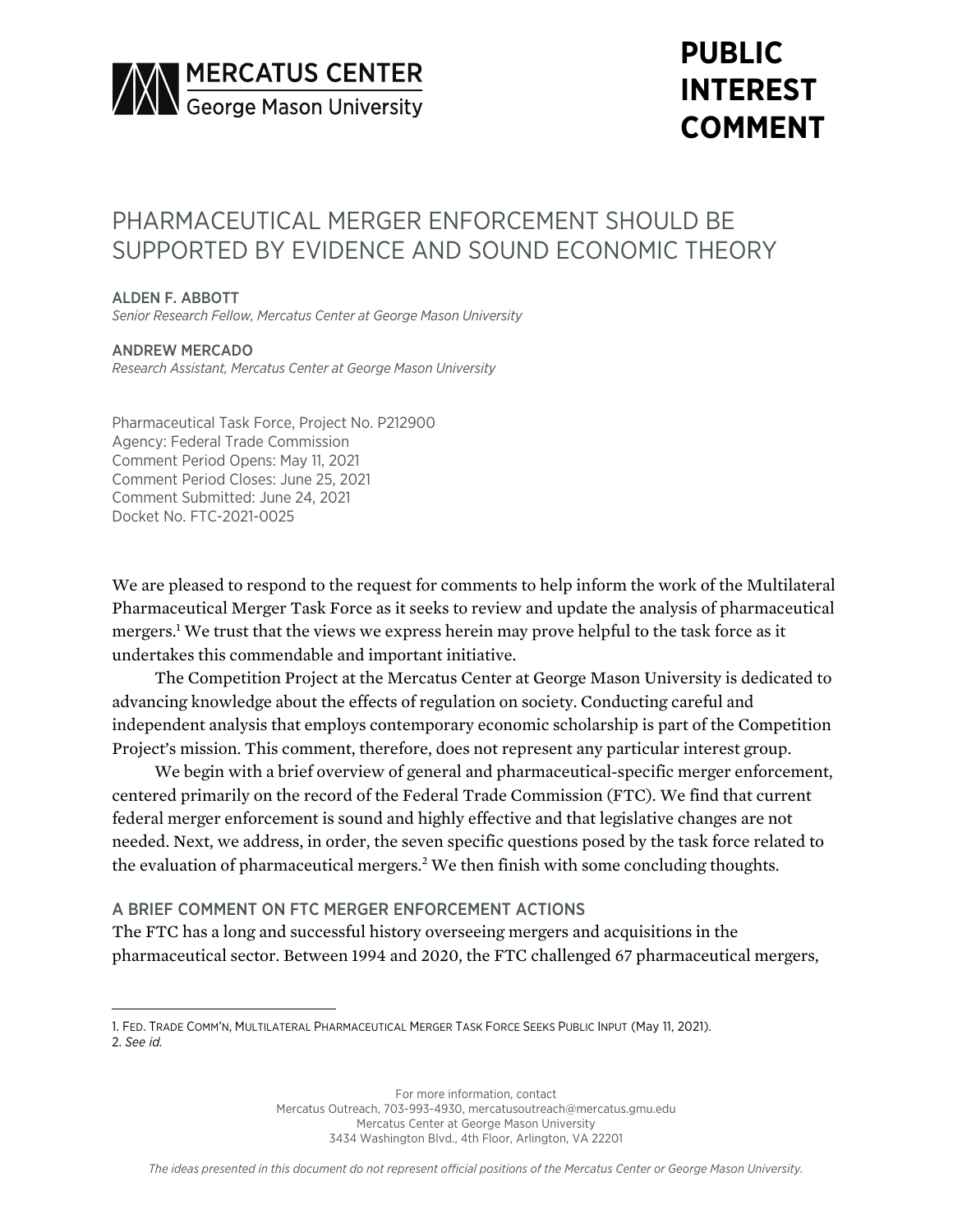deciding in all but one instance to settle subject to divestitures.<sup>3</sup> In all these cases, the FTC has pursued an evidenced-based approach and has employed analysis consistent with the 2010 *Horizontal Merger Guidelines* and the newly issued 2020 *Vertical Merger Guidelines*. <sup>4</sup> Evidence shows that these divestitures have been successful in maintaining premerger levels of competition in the market. 5

Courts require that securing convictions under section 7 of the Clayton Antitrust Act of 1914 requires sound, empirically based economic analysis supporting the proposition that the merger at issue would be likely to substantially harm competition. In the healthcare merger cases that the FTC has litigated, the courts have been convinced by the FTC's fact-specific arguments a majority of the time.<sup>6</sup> This trend demonstrates thorough and reasoned analysis in the cases that the FTC decides to bring forward. Had the FTC filed more unsupported cases, it would have suffered significantly more losses, wasting valuable resources and diminishing its reputation before the courts.

In short, current federal merger enforcement is highly effective and reflects sound legal and economic policy. Therefore, recent calls for legislation to revise section 7 standards to allow more merger challenges are unnecessary.<sup>7</sup> Moreover, proposed legislative changes would tend to harm consumer welfare and thus undermine the paramount goal of antitrust. Particularly problematic is the suggestion to alter the burden of persuasion to require a company to prove that a proposed merger is procompetitive—a concept that stands in opposition to Supreme Court precedent and rules of civil procedure.<sup>8</sup> Adoption of such a major change would discourage many potentially welfare-enhancing mergers, harming consumers.

Additionally, and inconsistent with the reform proposals, the theory of the firm teaches that mergers may be motivated by the underutilization or misallocation of assets or the opportunity to create welfare-enhancing synergies.<sup>9</sup> In the pharmaceutical industry, these synergies may come from joining complementary research and development programs, combining diverse and specialized expertise that may be leveraged for better, faster drug development and more innovation.<sup>10</sup>

<sup>3.</sup> Diana L. Moss, Am. Antitrust Inst., From Competition to Conspiracy: Assessing the Federal Trade Commission's Merger Policy in the Pharmaceutical Sector 9 (Sept. 3, 2020).

<sup>4.</sup> U.S. DEPT. OF JUST. & FED. TRADE COMM'N, HORIZONTAL MERGER GUIDELINES (Aug. 19, 2010); U.S. DEPT. OF JUST. & FED. TRADE COMM'N, VERTICAL MERGER GUIDELINES (June 30, 2020).

<sup>5.</sup> *See generally* Steven Tenn & John M. Yun, *The Success of Divestitures in Merger Enforcement: Evidence from the J&J-Pfizer Transaction* (Fed. Trade Comm'n, Working Paper No. 296, 2009); Michael Vita & F. David Osinski, *John Kowak's* Mergers, Merger Control, and Remedies*: A Critical Review*, 82 ANTITRUST L.J. 361, 367–70 (2018).

<sup>6.</sup> FED. TRADE COMM'N, OVERVIEW OF FTC ACTIONS IN PHARMACEUTICAL PRODUCTS AND DISTRIBUTION (Apr. 2021); FED. TRADE COMM'N, OVERVIEW OF FTC ACTIONS IN HEALTH CARE SERVICES AND PRODUCTS (Apr. 2021). The FTC has won 17 of the 24 merger challenges in the healthcare, hospital, and pharmaceutical sectors it has brought before federal courts from 1994 to the present, amounting to an approximately 70 percent win rate.

<sup>7.</sup> Competition and Antitrust Law Enforcement Reform Act, S. 225, 117th Cong. (2021).

<sup>8.</sup> For a discussion of Supreme Court precedent and rules of civil procedure regarding the burden of proof in antitrust cases, see Edward Brunet & David J. Sweeney, *Integrating Antitrust Procedure and Substance after* Northwest Wholesale Stationers: *Evolving Antitrust Approaches to Pleadings, Burden of Proof, and Boycotts*, 72 VA. L. REV. 1015, 1057–63 (1986). In addition, requiring a firm to "prove" a future state of competition would require it to engage in speculation about possible changes in market conditions based on information it likely does not possess.

<sup>9.</sup> Joanna Shepherd, *Consolidation and Innovation in the Pharmaceutical Industry: The Role of Mergers and Acquisitions in the Current Innovation Ecosystem*, 21 J. OF HEALTH CARE L. & POL'Y 1, 13 (2018) ("Mergers enable firms to streamline duplicative operations, reduce excess capacity, and achieve economies of scale, in turn reducing the consolidated firms' expenses and eliminating redundant projects or patents.").

<sup>10.</sup> *Id.* at 28 ("[C]onsolidation can increase demand for externally-sourced innovation and, ultimately, strengthen aggregate drug innovation.").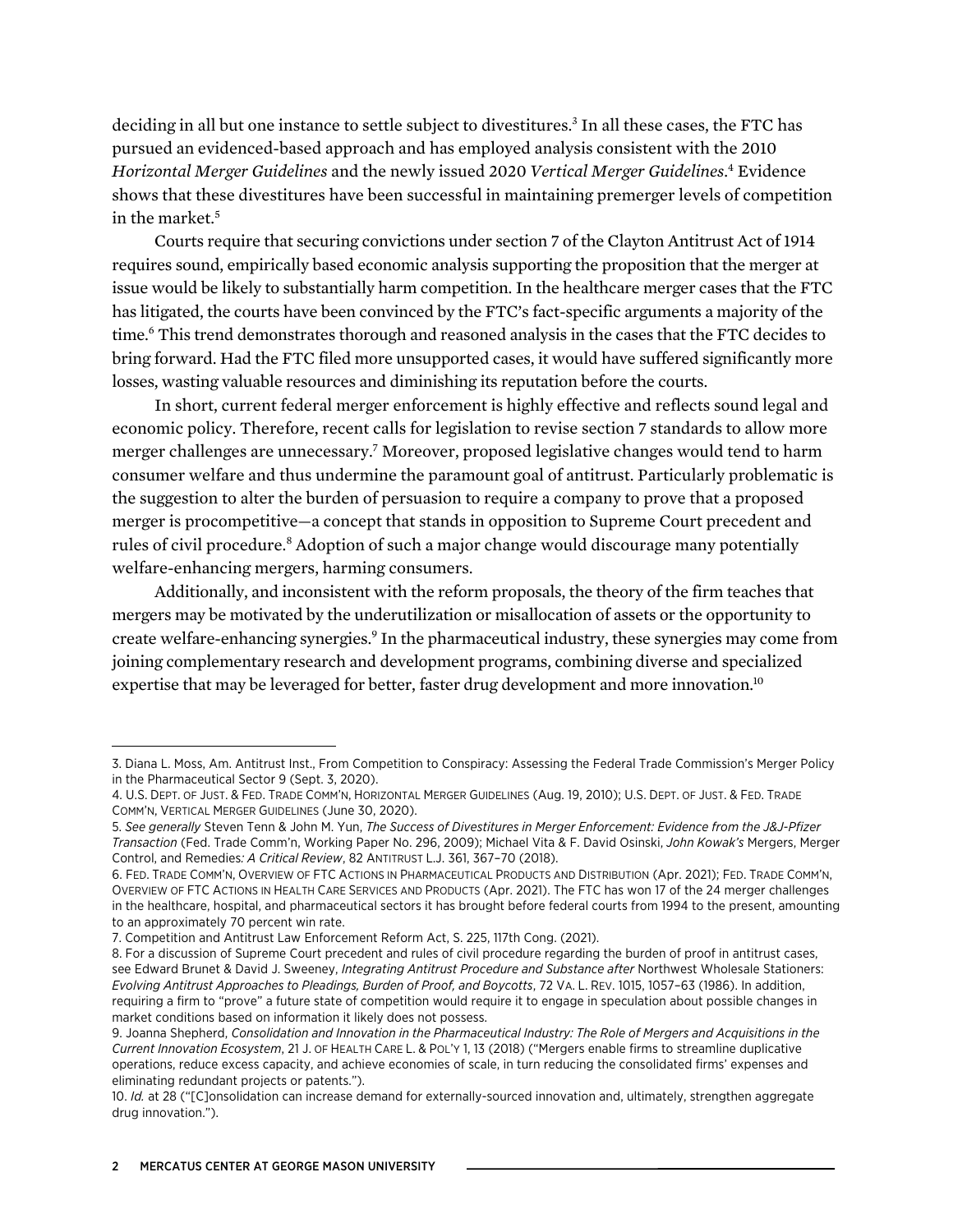Finally, leading antitrust scholars, including Justice Stephen Breyer and Judge Frank Easterbrook, among others, have noted that antitrust is an administrative system with inevitable error.<sup>11</sup> Agencies should seek to maximize the value of expected enforcement-related benefits minus administrative costs, including aggregate error costs. A more aggressive, non-evidencebased, non-economics-based approach to pharmaceutical mergers would be at odds with this framework. It would render the FTC a less effective enforcer, an agency whose actions would yield significantly smaller welfare gains than they do at present.

## EXPLORING SEVEN KEY ASPECTS OF CURRENT PRACTICES FOR THE EVALUATION OF PHARMACEUTICAL MERGERS

In the following subsections, we explore questions from the task force regarding seven key aspects of the evaluation of pharmaceutical mergers.

#### THEORIES OF HARM

When considering theories of harm, investigators should weigh potential efficiencies that may benefit consumers and producers against the harm that may come from reduced competition. The basic theory of harm should continue to be the loss of direct competition between products in horizontal mergers through unilateral or coordinated effects. Both situations have the probability to raise prices, reduce output, or both, but investigators must perform evidence-based analysis to estimate the magnitude of such harm.

Potential competitive harm may also occur where a product or products in the regulatory pipeline of one of the merging firms would, when approved, compete directly with a product of the other firm. In such cases, firms may have an incentive to shutter one product to create or maintain a competitive advantage in the specific product space. Mere speculation about future diminution in innovation, including reduced R&D, when there may be future competition between existing and forthcoming products, however, should not in and of itself support a merger challenge.

In the case of vertical mergers, investigators should consider foreclosure and raising rivals' costs theories,<sup>12</sup> but blocking of a merger must only proceed if hard facts support those theories and with due consideration given to efficiencies of vertical integration. Such efficiencies involve reduction of costs not related to competitive harm and avoidance of double marginalization. Given the existence of research that suggests that mergers may enhance the efficiency of R&D and innovative efforts, enforcement agencies should heavily weight innovation efficiencies and not readily assume that a merger-related reduction in R&D spending represents harm; such a reduction may represent welfare gains owing to more efficient use of R&D.

<sup>11.</sup> Global Antitrust Institute, The United States Department of Justice Antitrust Division Roundtable Series on Competition and Deregulation, First Roundtable on State Action, Statutory Exemptions and Implied Immunities, Comment of the Global Antitrust Institute, Antonin Scalia Law School, George Mason University (Mar. 13, 2018), at 3–9, [https://www.justice.gov/atr/page/file](https://www.justice.gov/atr/page/file/1043131/download) [/1043131/download](https://www.justice.gov/atr/page/file/1043131/download) (discussing the Court and Breyer's jurisprudence developing an error-cost framework for antitrust and noting in particular that "[t]he potential social benefits and costs of the application of antitrust law and remedies in the context of an existing regulatory framework include not only administrative costs, but also those arising from changes in deterrence levels. This benefit-cost approach is thus necessarily predicated upon the error-cost framework the Court has adopted in many antitrust actions, including *Brooke Group*, *Trinko*, *Weyerhauser*, *Leegin*, *linkLine*, and *Twombly*" [citations omitted]); *see generally* Frank H. Easterbrook, *The Limits of Antitrust*, 63 TEX. L. REV. 1 (1984); Isaac Ehrlich & Richard A. Posner, *An Economic Analysis of Legal Rulemaking*, 3 J. LEGAL STUD. 257 (1974); Richard A. Posner, *An Economic Approach to Legal Procedure and Judicial Administration*, 2 J. LEGAL STUD. 399 (1973).

<sup>12.</sup> U.S. DEPT. OF JUST. & FED. TRADE COMM'N, VERTICAL MERGER GUIDELINES, *supra* note 4, § 4.a, at 4–10.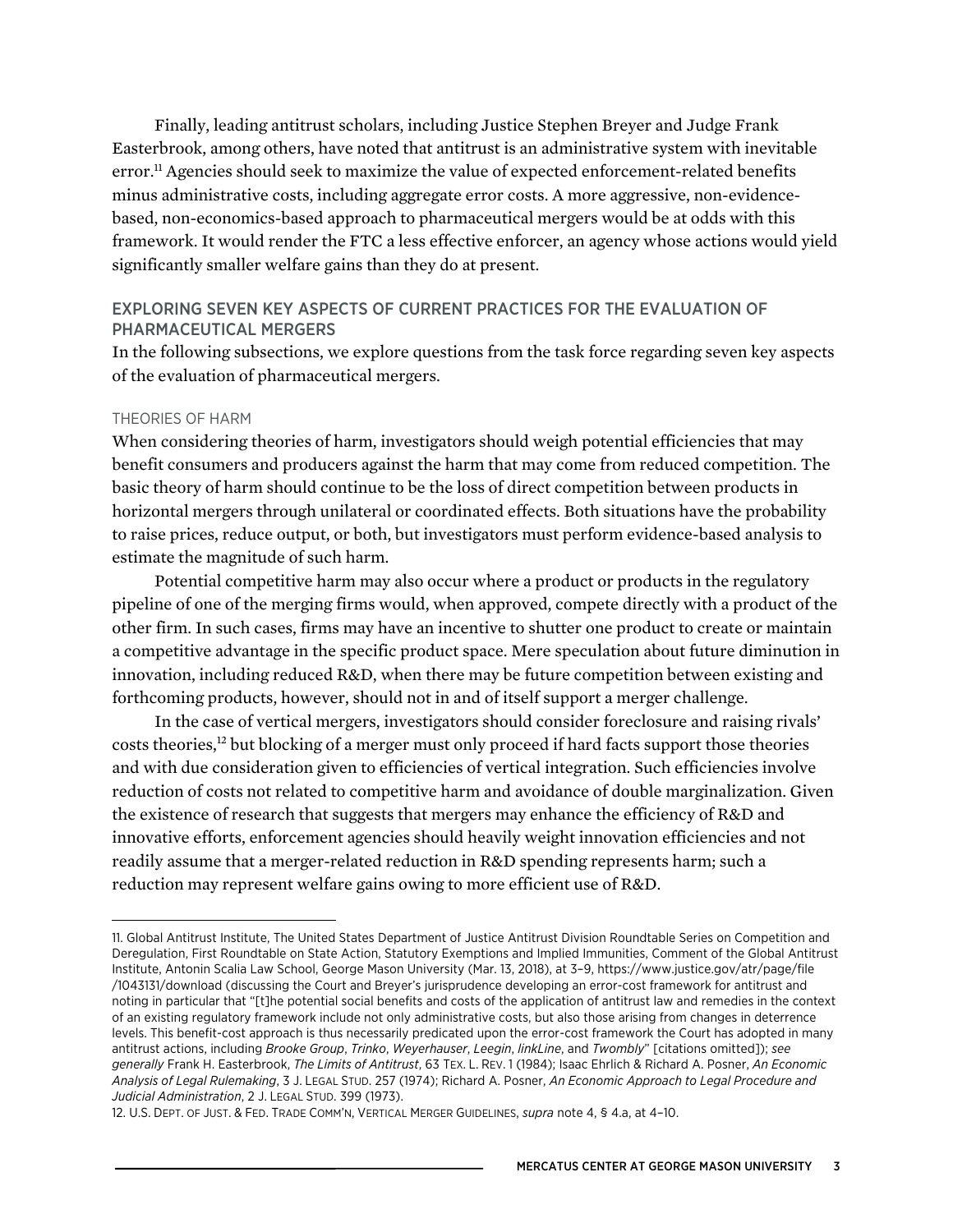#### EFFECTS ON INNOVATION

Using theoretical harms to innovation as a justification to block a merger is not the correct approach. This approach has the potential to disincentivize innovative efforts; reduce efficiency in the R&D process; and decrease viability of small, research-focused firms.

Although some observers claim that mergers reduce innovation in the pharmaceutical sector,<sup>13</sup> these claims are based on an outdated understanding of the R&D process. Until the 1980s, R&D was conducted largely in house, with the bulk of the risk being taken by a single pharmaceutical company.14 Along with this R&D, the pharmaceutical company also carried out trials and marketed the drug. Although the evidence is largely neutral, some studies find a slight negative correlation between mergers and in-house R&D.15

Currently, however, much of the R&D for large pharmaceutical companies is achieved through partnerships or investment in small biotechnology and research firms specializing in a single type of therapy.16 Whereas large pharmaceutical companies have expertise in marketing, navigating regulation, and undertaking trials of new drugs, small, research-focused firms can achieve greater advancements in medicine with smaller budgets.17

Furthermore, changes within firms brought about by a merger may increase innovation.<sup>18</sup> With increases in intellectual property and proprietary data that come from the merging of two firms, research firms may have access to greater pools of information, enhancing the potential for innovation without increasing spending. This change not only raises the efficiency of the research being conducted in these small firms, but also increases the probability of a breakthrough without an increase in risk.19

#### CONDUCT-RELATED RISKS

Conduct-related risks, such as price setting (unilateral or collusive) or anticompetitive reverse payments, should not hinder merger assessments. Although price setting is partly a function of market share, it is also a function of reimbursement rates and availability of viable alternative products. In addition, any anticompetitive result that might be achieved through a reverse payment could be handled appropriately through merger enforcement, and reverse payment issues do not provide additional complications for merger enforcers. The next two paragraphs explore these conduct-related risks and how the FTC may deal with them.

*Anticompetitive Reverse Payments.* The ability for reverse payments to disrupt competition has been handled effectively by the FTC, according to a recent analysis of pharmaceutical patent

<sup>13.</sup> *See* William S. Comanor & F.M. Scherer, *Mergers and Innovation in the Pharmaceutical Market*, 32 J. HEALTH ECON. 106 (2013); KATIE PORTER, OFF. OF CONGRESSWOMAN KATIE PORTER (CA-45), KILLER PROFITS: HOW BIG PHARMA TAKEOVERS DESTROY INNOVATION AND HARM PATIENTS (2021).

<sup>14.</sup> Ashish Arora & Alfanso Gambardella, *The Division of Innovative Labor in Biotechnology*, in SOURCES OF MEDICAL TECHNOLOGY: UNIVERSITIES AND INDUSTRY 188, 190 (Nathan Rosenberg, Annetine C. Gelijns, and Holly Dawkins eds., 1995).

<sup>15.</sup> *See generally* Carmine Ornaghi, Commc'n Submitted to the Toulouse School of Econ. for the Conf. The Economics of the Health Care and the Pharmaceutical Industry: Mergers and Innovation in Big Pharma (Jan. 25–26, 2008); Comanor & Scherer, *supra* note 13, at 31.

<sup>16.</sup> Esther Landhuis, *Outsourcing Is In*, NATURE (Apr. 11, 2018), [https://www.nature.com/articles/d41586-018-04163-8;](https://www.nature.com/articles/d41586-018-04163-8) Arora & Gambardella, *supra* note 14, at 189.

<sup>17.</sup> Shepherd, *supra* note 9, at 25.

<sup>18.</sup> David J. Ravenscraft & William F. Long, *Paths to Creating Value in Pharmaceutical Mergers*, in MERGERS AND PRODUCTIVITY 287, 287 (Steven N. Kaplan ed., 2000).

<sup>19.</sup> Liangsu Wang, Andrew Plump & Michael Ringel, *Racing to Define Pharmaceutical R&D External Innovation Models*, 20 DRUG DISCOVERY TODAY 361 (2015); Shepherd, *supra* note 9, at 22.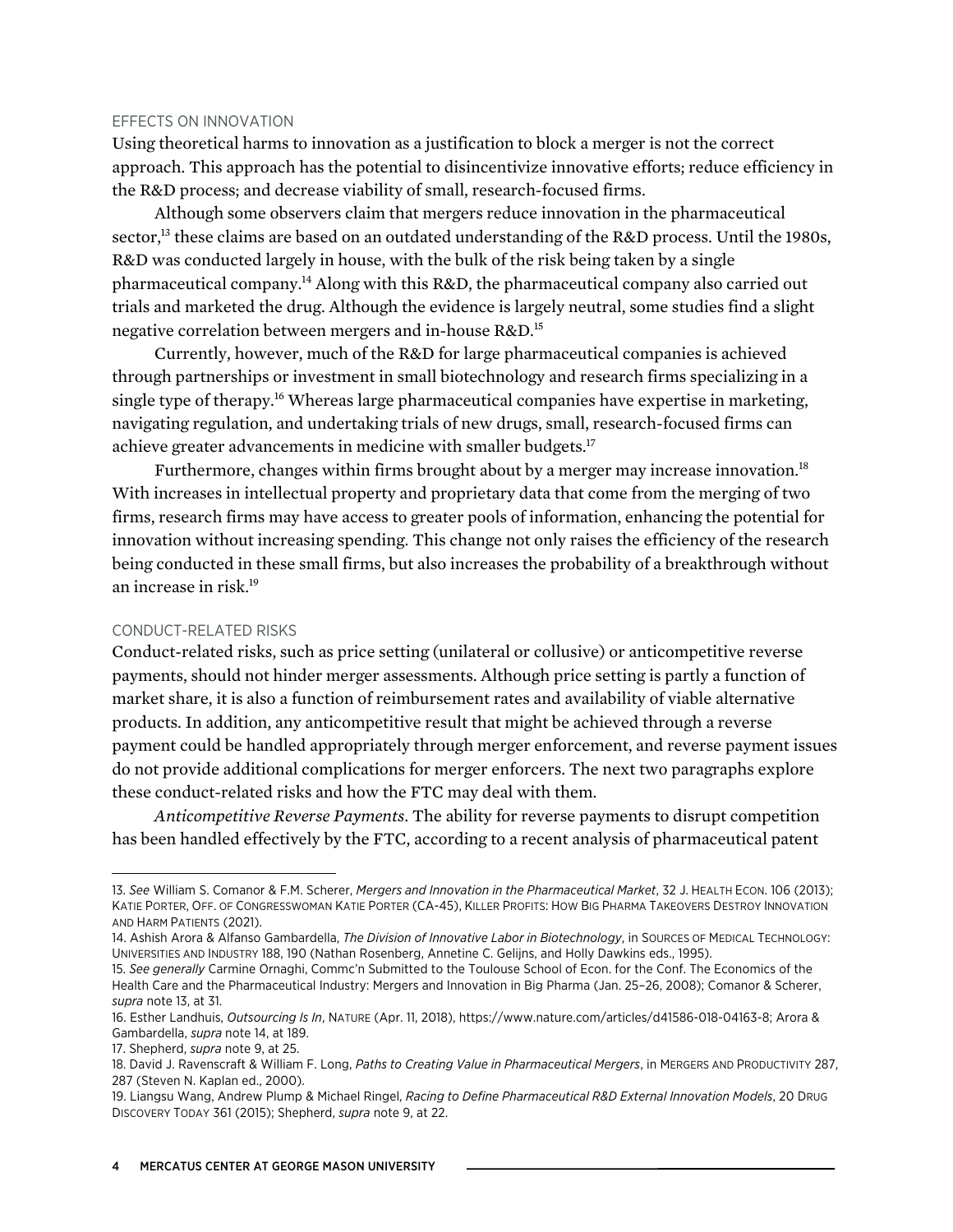settlements.<sup>20</sup> Reverse payment investigations occur outside merger enforcement. Instead, they involve allegations of anticompetitive agreements between two separate firms whereby a branded drug patent holder seeks to pay off a potential generic producer to delay the entry of the generic producer into the market and thereby forestall competition. If in lieu of a reverse payment agreement the two separate firms were to seek to merge, the potential loss of competition between their products would be assessed by the investigating agency. Based on the investigation's findings, the merger could be challenged or subjected to a divestiture that maintains competition between the products. In short, a proposed merger would not in any way enable firms to evade the antitrust scrutiny and exposure they would receive under a reverse payment agreement.

*Price Setting.* Price setting is more a function of downstream negotiations and insurance company power than pharmaceutical company market share.<sup>21</sup> Because of the complex negotiations over rebates, discounts, and list prices, end consumers rarely pay the full list price of drugs. However, list prices have been skyrocketing owing to increases in rebates taken by intermediaries between manufacturer and consumers.<sup>22</sup> A detailed evaluation of these considerations is outside the scope of this comment. Suffice it to say that regardless of the market power a manufacturer may have after a merger, price setting is never unilateral in the pharmaceutical market. Without onerously complex analysis, the effect of market share on the end price of drugs after a merger may never be accurately estimated within the timeframe of a merger review.

We do not mean to suggest, of course, that reverse-payment and price-setting risks are immaterial. The FTC should conduct full investigation and analysis of companies accused of anticompetitive unilateral or collusive conduct in all cases, in line with agency best practices. The FTC has a long history of thorough analysis supported by economic reasoning and focused on promoting consumer welfare. A lack of primary focus on reverse payments and price setting during merger analysis will not prevent the FTC from looking into future conduct.

One conduct-related consideration that the FTC should account for during merger analysis is regulatory navigation by postmerger companies. It is well established that regulatory compliance places a large burden on companies in many sectors, and regulatory navigation is particularly challenging in the pharmaceutical sector.<sup>23</sup> For many small firms, compliance with FDA and US Department of Health and Human Services regulations is a significant hurdle when bringing a new drug to market. Accordingly, a merger with a large firm that is established in the industry and has experience surmounting the regulatory hurdles may aid smaller companies in producing and

<sup>20.</sup> According to a December 2020 FTC staff report analyzing pharmaceutical patent settlement agreements, very few agreements involved reverse payments that are likely to be anticompetitive. Commenting on this report, then-FTC Chair Joseph Simons states that "[t]he report shows, following the [Supreme Court's] Actavis decision [submitting reverse payments to antitrust scrutiny] and subsequent case law applying it, a continued decline in use of the types of reverse-payment agreements that are most likely to harm consumers." Press Release, Fed. Trade Comm'n, FTC Staff Issues FY 2017 Report on Branded Drug Firms' Patent Settlements with Generic Competitors (Dec. 3, 2020).

<sup>21.</sup> Laura Entis, Why Does Medicine Cost So Much? Here's How Drug Prices Are Set, TIME (Apr. 9, 2019), [https://time.com](https://time.com/5564547/drug-prices-medicine/) [/5564547/drug-prices-medicine/](https://time.com/5564547/drug-prices-medicine/).

<sup>22.</sup> *Id.*

<sup>23.</sup> DELOITTE CENTER FOR HEALTH SOLUTIONS, THE CHALLENGE OF COMPLIANCE IN LIFE SCIENCES: MOVING FROM COST TO VALUE (2015). For a discussion of the regulatory pathway and potential challenges related to FDA compliance, see LISA L. MICHAELS & SUSAN J. SCHNIEPP, REGULATORY COMPLIANCE ASSOCS. INC., U.S. FOOD AND DRUG ADMINISTRATION (FDA) REGULATORY PATHWAYS FOR MEDICAL DEVICES (2019) ("Obtaining regulatory clearance or approval for new medical device products and technologies has historically been a complex and challenging process for many manufacturers.").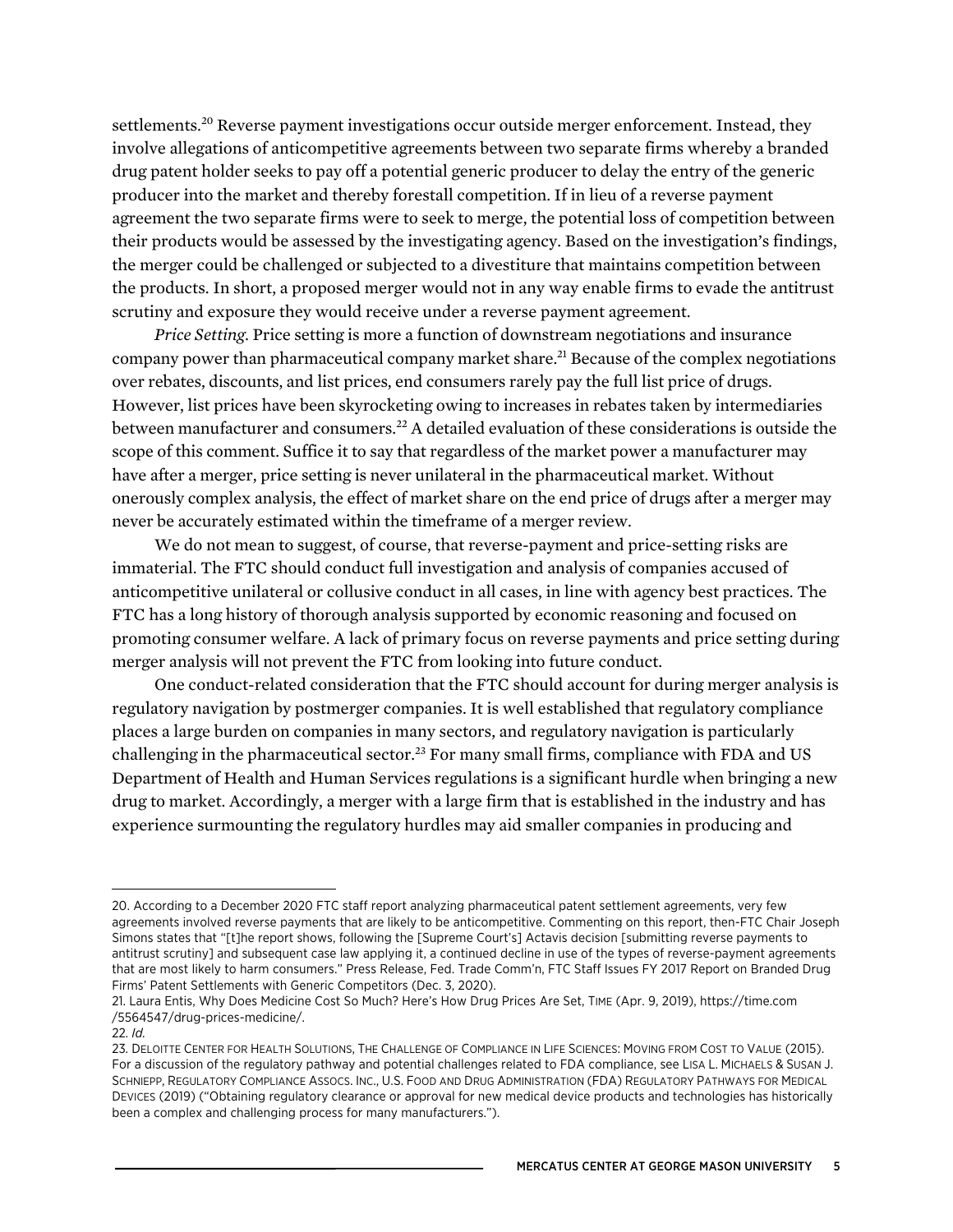marketing a new drug. Decreasing the time to market for a new drug may increase competition, reduce prices, and allow more options for end consumers.<sup>24</sup>

#### MARKET DEFINITION

At present, there is no reason to rework the market definition framework for pharmaceutical merger analysis. Admittedly, there may be problems in applying the paradigmatic hypothetical monopolist SSNIP (small but significant and nontransitory increase in price) test of the *Horizonal Merger Guidelines* to pharmaceutical products.<sup>25</sup> The guidelines' treatment of market definition, however, is not wedded to a narrow, inflexible version of SSNIP methodology: "The [antitrust] Agencies implement these principles of market definition flexibly when evaluating different possible candidate markets."26

In cases where market information is incomplete, consumer spending patterns are distorted,<sup>27</sup> or the relevant product market does not yet exist, different forms of analysis may be needed to determine the nature of competitive harm. As advised in the merger guidelines, the FTC may use previous consumer behavior in similar markets and market event studies as natural experiments to reach this end.<sup>28</sup> Although these methods are imperfect, they give a best estimation framework for future market conditions based on estimated market concentrations after a merger and allow error costs to be minimized.29

#### EXPANDED THEORIES OF HARM

It is not clear that expanded theories of harm are needed. Evidence is required for propositions that a merger would likely diminish competition in a particular pharmaceutical market consistent with the application of both horizontal and vertical merger guidelines.<sup>30</sup> Although direct evidence of harm is rare, given the fact that one is dealing with future competitive interactions, the merger guidelines provide methods of estimating the competitive effects based on current market conditions. Relying on market definition in future-looking mergers usefully cabins error costs.

<sup>24.</sup> *See generally* ANNA CHORNIY ET AL., MERCATUS CENTER AT GEORGE MASON UNIVERSITY, REGULATORY REVIEW TIME AND PHARMACEUTICAL R&D (2019) ("[W]e find a substantial and statistically negative relation between drug development and the time the FDA takes to process [new drug applications]. . . . If review time is prolonged by about three months, there is, on average, one fewer drug in development in each drug category.").

<sup>25.</sup> *See* U.S. DEPT. OF JUST. & FED. TRADE COMM'N, HORIZONTAL MERGER GUIDELINES, *supra* note 4, § 4.1.2, at 10–11; Stephanie Demperio & Jennifer Cascone Fauver, *Defining the Relevant Market in Pharmaceutical Antitrust Cases*, 32 ANTITRUST HEALTH CARE CHRONICLE 2, 2–3 (2017) ("[T]he results generated by a SSNIP test in pharmaceutical cases may not be informative of economic substitution . . . [because] the true prices that would be relevant for a demand analysis of a candidate market for prescription drugs are typically not observable.").

<sup>26.</sup> U.S. DEPT. OF JUST. & FED. TRADE COMM'N, HORIZONTAL MERGER GUIDELINES, *supra* note 4, § 4, at 7–14.

<sup>27.</sup> Distortion in the pharmaceutical context may come from insurance markets. Because consumers who have access to insurance are not internalizing the full cost of the product and may not pay the same price as others in the market, the effect of an increase in price may not be uniform across relative elasticities. *See* Mark V. Pauly, *Taxation, Health Insurance, and Market Failure in the Medical Economy*, 24 J. OF ECON. LIT. 629 (1986).

<sup>28.</sup> U.S. DEPT. OF JUST. & FED. TRADE COMM'N, HORIZONTAL MERGER GUIDELINES, *supra* note 4, § 4.1.3; *see generally* Demperio & Cascone Fauver, *supra* note 25.

<sup>29.</sup> For an analysis of Easterbrook's error-cost framework and implications for modern antitrust enforcement, see Thomas A. Lambert, *The Limits of Antitrust in the 21st Century*, 43 REGULATION 20 (2020).

<sup>30.</sup> U.S. DEPT. OF JUST. & FED. TRADE COMM'N, HORIZONTAL MERGER GUIDELINES, *supra* note 4; U.S. DEPT. OF JUST. & FED. TRADE COMM'N, VERTICAL MERGER GUIDELINES, *supra* note 4.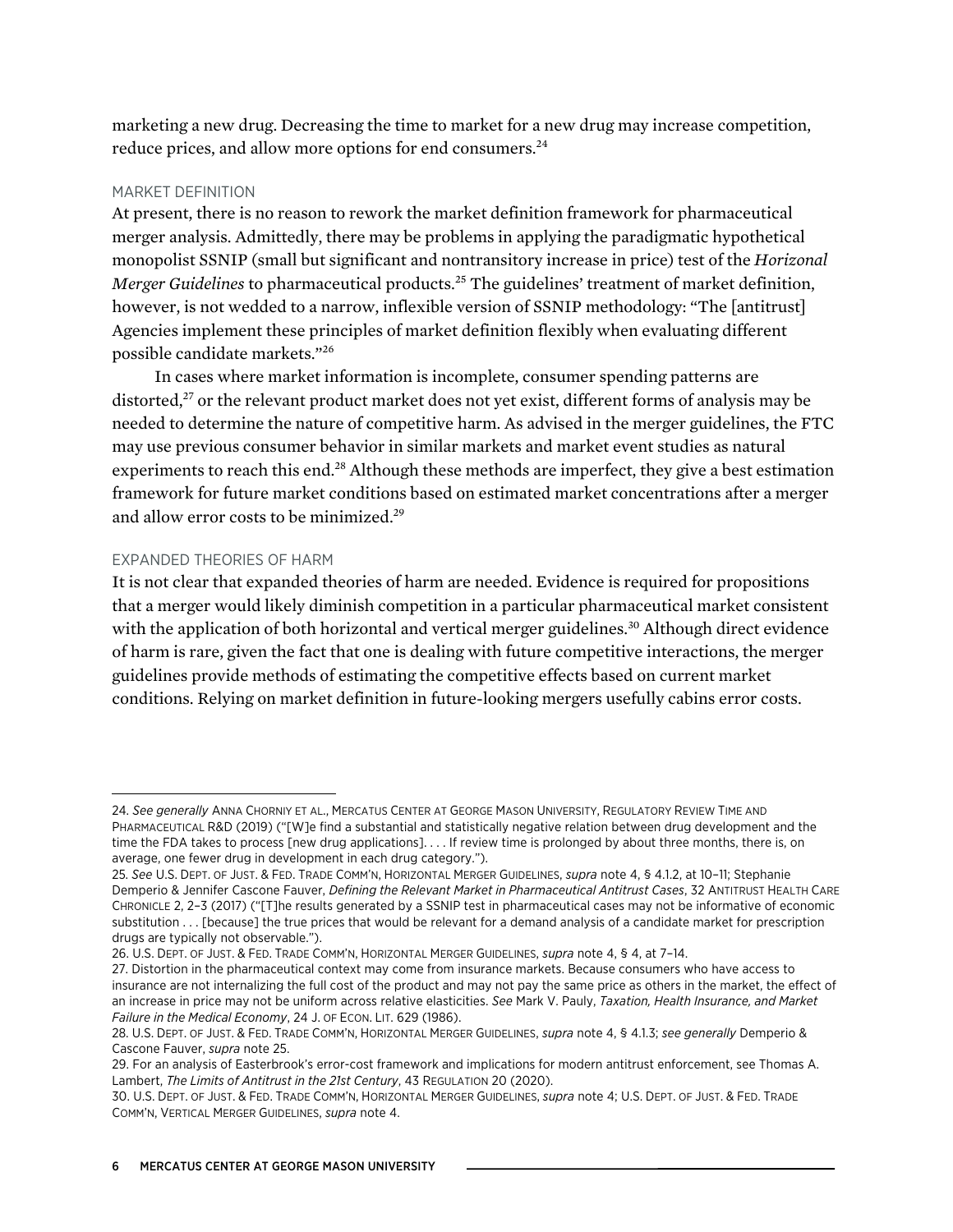#### REMEDIES

As noted previously, there have been 67 mergers reviewed by the FTC in the pharmaceutical space between 1994 and 2020, and in 66 of those cases it was determined that a divestiture was required. The FTC conducted a study in 1999 to analyze the effectiveness of divestitures and long-term competitive viability of divested assets. Of the 37 divestitures that were studied, 28 resulted in viable competitors in the relevant market.<sup>31</sup>

Of note are two insights found in the original report. First, divestiture of whole lines of business, not partial assets or divisions of a larger product line, is critical for the success and competitiveness of the divested assets. Second, firms looking to acquire divested assets should have a clear understanding of the market in which divested assets will compete.<sup>32</sup>

The next section presents a more encompassing view of the efficiency ramifications of divestitures, but in the specific case of divesting partial product lines there is the potential for losses of both competition and efficiency. Without inclusion of all aspects of product line support (proprietary data, support staff, technical knowledge, patents, etc.), there will be efficiency losses. These aspects of the product line are not only vital to the development and distribution of drugs, but also fundamental to the operation of businesses. Reengineering all of these different aspects from the ground up will expend substantial resources and will put pressure on the profitability of products.33

Without these assets there will be a fundamental lack of competitive pressure from the divested product line. Every dollar spent on reengineering the vital assets required to operate a business is a dollar not spent competing with rivals. In the case of divestitures from merging parties to maintain competition in a particular product line, the brand retained by the merging parties will not have a problem with efficiency. Divesting without a complete business line will allow the merged parties to almost certainly eliminate one competitor through superior efficiency.

Furthermore, without an encompassing understanding of the lines of business in which the assets compete, acquiring firms will have no hope of success. Following a similar argument as with partial divestitures, an incomplete understanding of the competitive and regulatory environment that acquiring firms are about to enter will lead to decreased efficiency and competition. The time spent learning about and hiring experts to navigate the industry is time spent not competing. If a divestiture is so critical to maintaining a competitive balance in the market, then any losses owing to imperfect information must be minimized.

When one discusses vertical mergers, different remedies may be applicable. Separation of business divisions to prevent anticompetitive information exchanges, and other possible vertical remedies, may warrant consideration. 34

However, in both horizonal and vertical merger cases, behavioral remedies present serious risks associated with costly and imperfect oversight, and incentives to act efficiently may also be

<sup>31.</sup> STAFF OF THE BUREAU OF COMPETITION OF THE FED. TRADE COMM'N, A STUDY OF THE COMMISSION'S DIVESTITURE PROCESS (1999) (analyzing 37 mergers that required divestitures between 1990 and 1994). 32. *Id.* at 37–38.

<sup>33.</sup> In this case, the divestment of partial assets is equivalent to a one-time increase in the marginal cost of production.

<sup>34.</sup> U.S. DEPT. OF JUST. & FED. TRADE COMM'N, VERTICAL MERGER GUIDELINES, *supra* note 4.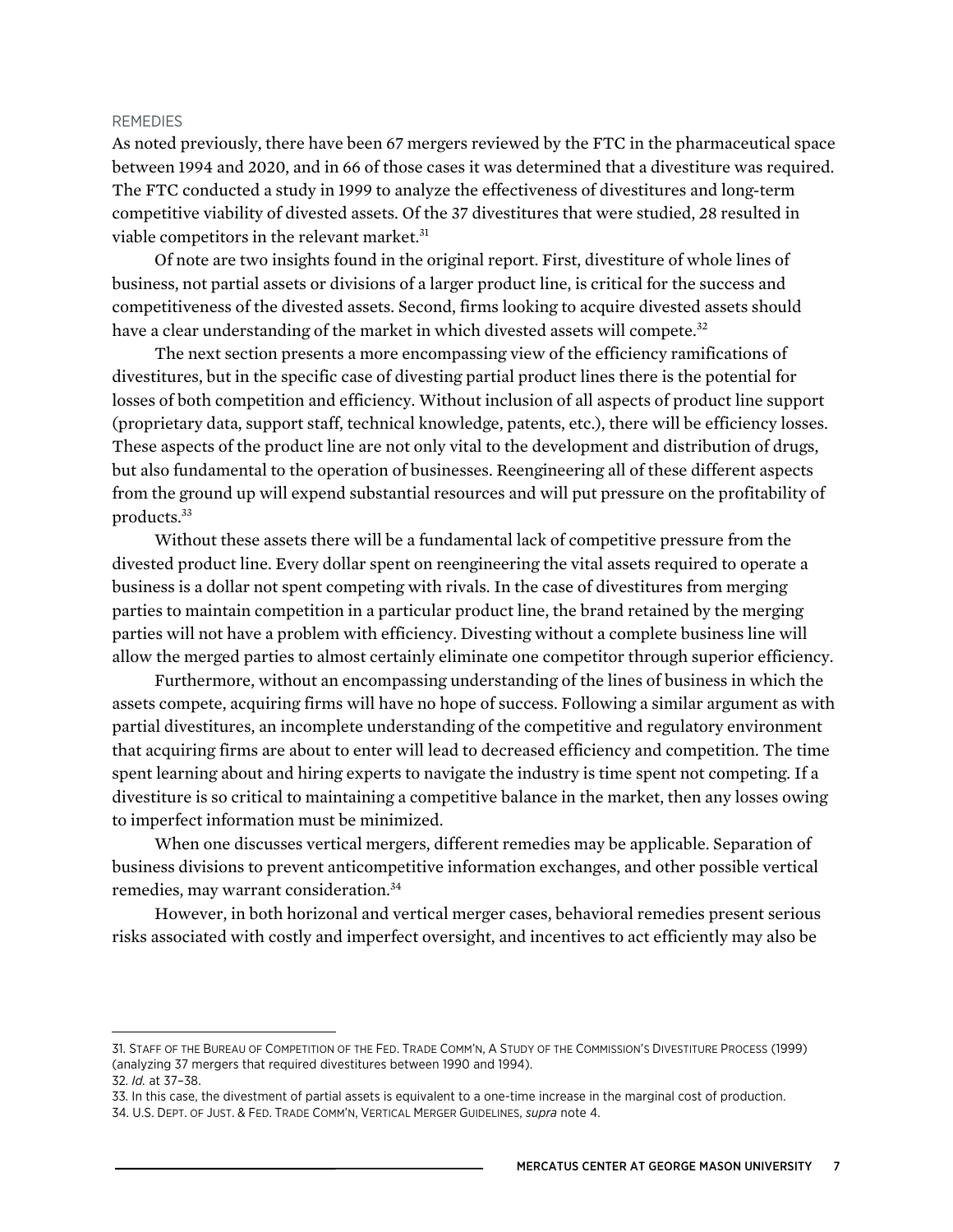skewed. In cases of behavioral modification, so-called regulatory capture may occur, and resources will be spent lobbying for favorable oversight as opposed to vigorously competing.<sup>35</sup>

### DIVESTITURES TO RESOLVE COMPETITIVE CONCERNS

Divestitures have been a key method for maintaining competition in pharmaceutical markets when mergers have been shown to pose an anticompetitive risk. According to the aforementioned FTC divestiture study, divesting product lines has an estimated 75 percent success rate,<sup>36</sup> significantly higher than the 70 to 90 percent *failure* rate for mergers throughout the economy.<sup>37</sup> However, this high success rate of divested assets will not necessarily hold for divestitures in the future unless the FTC follows appropriate policies. Because every line of business and every company is different, the FTC should follow different divestiture strategies.

Only lines of business where mergers that take place without divestiture have the potential to decrease competition should be subject to divestiture. This limitation is critical to the viability of both the divested assets and the merging companies. If merging firms are forced to divest assets despite a competitive concern not being present, those assets may become less innovative. Furthermore, if investigators do not identify a competitive concern with a merger but the FTC nevertheless requires merging firms to divest certain assets, such a requirement may reduce efficiency and increase the cost of bringing drugs to market.

Divested assets need full lines of business to be viable in a competitive market.<sup>38</sup> During the divestiture process, this stipulation necessitates that all relevant assets, data, and support systems must be in place to give the newly divested product line the greatest likelihood of success. However, if investigators do not find a competitive concern but the FTC nevertheless requires divestiture, the product line will become less innovatively efficient. Companies have synergies, allowing multiple product lines to share common assets. These common assets are specialized in nature, designed to perform their function within the company at an extremely high level.<sup>39</sup> During the divestiture process the main firm has an incentive to keep the most productive and efficient divisions, tying the divested products to less productive and efficient divisions.

Where a need to maintain competition through divestitures exists, a company that is acquiring divested assets has an incentive to invest in maintaining the efficient deployment of the assets, because there is proven demand for the product that the divested assets may produce. In these cases, the groundwork for competitive success has already been established, and investment in efficient operations will promote success. However, when no competitive concern exists, the change in hands of assets puts the acquiring company at a distinct disadvantage. The acquiring firm not only has to get up to speed quickly to compete, but also has less incentive to rigorously compete because of the increased risk of a low return.<sup>40</sup>

<sup>35.</sup> For an overview of regulatory capture, see Adam Thierer, *Regulatory Capture: What the Experts Have Found*, TECHNOLOGY LIBERATION FRONT (Dec. 19, 2010), [https://techliberation.com/2010/12/19/regulatory-capture-what-the-experts-have-found/.](https://techliberation.com/2010/12/19/regulatory-capture-what-the-experts-have-found/) 36. STAFF OF THE BUREAU OF COMPETITION OF THE FED. TRADE COMM'N, *supra* note 31, at 10.

<sup>37.</sup> Clayton M. Christensen et al., *The Big Idea: The New M&A Playbook*, HARVARD BUS. REV. (Mar. 2011), [https://hbr.org/2011/03](https://hbr.org/2011/03/the-big-idea-the-new-ma-playbook#:~:text=Yet%20study%20after%20study%20puts,between%2070%25%20and%2090%25) [/the-big-idea-the-new-ma-playbook#:~:text=Yet%20study%20after%20study%20puts,between%2070%25%20and%2090%25](https://hbr.org/2011/03/the-big-idea-the-new-ma-playbook#:~:text=Yet%20study%20after%20study%20puts,between%2070%25%20and%2090%25). 38. STAFF OF THE BUREAU OF COMPETITION OF THE FED. TRADE COMM'N, *supra* note 31, at 38.

<sup>39.</sup> *See, e.g.*, Ronald H. Coase, *The Nature of the Firm*, 4 ECONOMICA 386, 389 (1937).

<sup>40.</sup> This increased burden of divesting into an already highly competitive market will put strain on the competitiveness of the company. The newly divested company will not have the incentive to invest in efficiency-increasing means of business because of the probability of a low return on investment, and it will not be able to cut costs sufficiently to maintain profitability. *See*